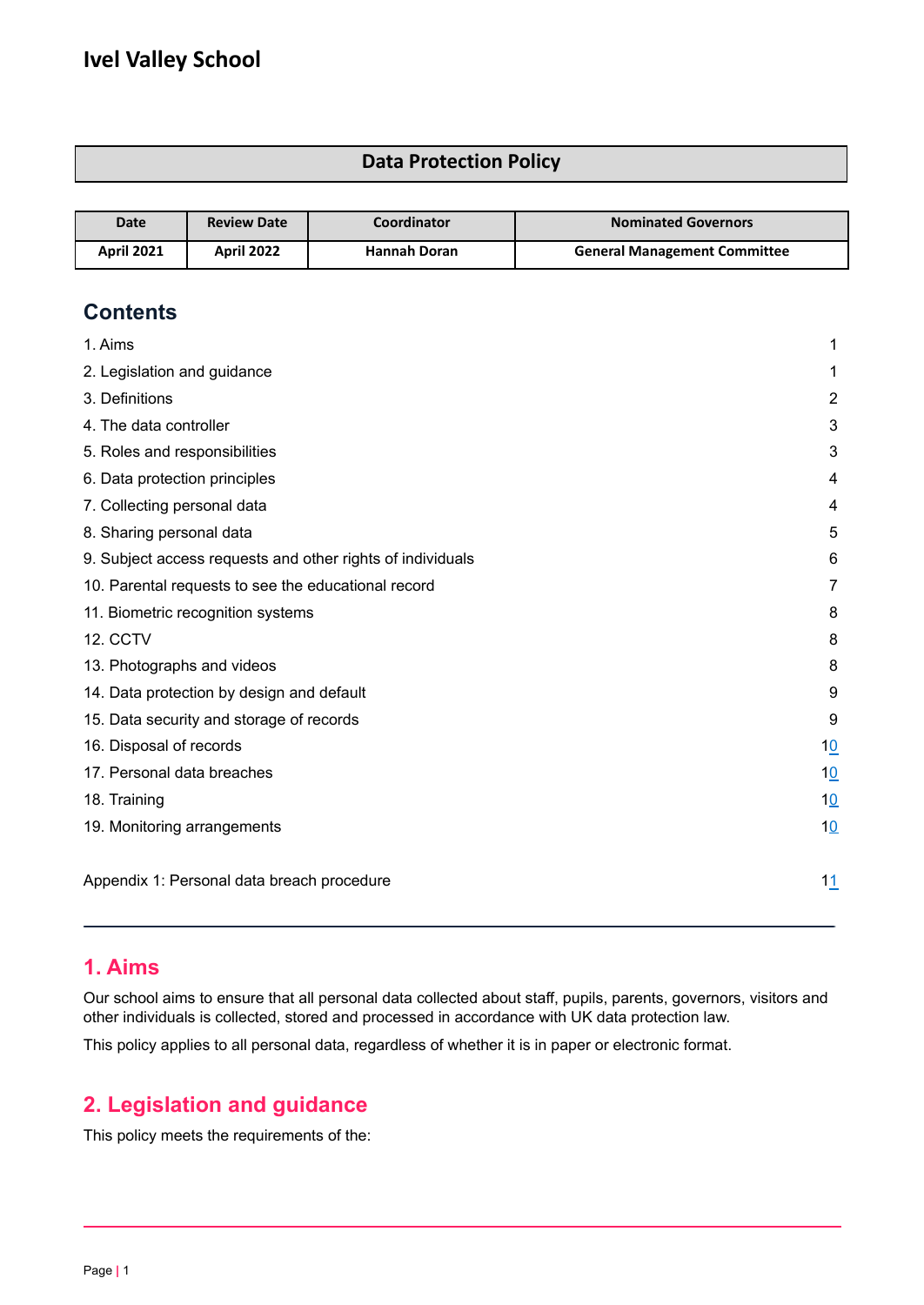- UK General Data Protection Regulation (UK GDPR) the EU GDPR was incorporated into UK legislation, with some amendments, by The Data Protection, Privacy and Electronic [Communications](https://www.legislation.gov.uk/uksi/2020/1586/made) [\(Amendments](https://www.legislation.gov.uk/uksi/2020/1586/made) etc) (EU Exit) Regulations 2020
- Data [Protection](http://www.legislation.gov.uk/ukpga/2018/12/contents/enacted) Act 2018 (DPA 2018)

It is based on guidance published by the Information Commissioner's Office (ICO) on the [GDPR](https://ico.org.uk/for-organisations/guide-to-the-general-data-protection-regulation-gdpr/).

Although the school does not currently use biometric data, if this changes, this policy meets the requirements of the Protection of [Freedoms](https://www.legislation.gov.uk/ukpga/2012/9/part/1/chapter/2) Act 2012 when referring to the use of biometric data.

It also reflects the ICO's code of [practice](https://ico.org.uk/media/for-organisations/documents/1542/cctv-code-of-practice.pdf) for the use of surveillance cameras and personal information.

In addition, this policy complies with regulation 5 of the Education (Pupil [Information\)](http://www.legislation.gov.uk/uksi/2005/1437/regulation/5/made) (England) Regulations [2005](http://www.legislation.gov.uk/uksi/2005/1437/regulation/5/made), which gives parents the right of access to their child's educational record.

## <span id="page-1-0"></span>**3. Definitions**

| <b>TERM</b>                                   | <b>DEFINITION</b>                                                                                                                                                                                                                                                                                                                                                                                                                           |
|-----------------------------------------------|---------------------------------------------------------------------------------------------------------------------------------------------------------------------------------------------------------------------------------------------------------------------------------------------------------------------------------------------------------------------------------------------------------------------------------------------|
| <b>Personal data</b>                          | Any information relating to an identified, or identifiable, living individual.<br>This may include the individual's:<br>• Name (including initials)<br>• Identification number<br>• Location data<br>• Online identifier, such as a username<br>It may also include factors specific to the individual's physical, physiological,<br>genetic, mental, economic, cultural or social identity.                                                |
| <b>Special categories</b><br>of personal data | Personal data which is more sensitive and so needs more protection, including<br>information about an individual's:<br>• Racial or ethnic origin<br>• Political opinions<br>• Religious or philosophical beliefs<br>• Trade union membership<br>• Genetics<br>• Biometrics (such as fingerprints, retina and iris patterns), where used for<br>identification purposes<br>• Health – physical or mental<br>• Sex life or sexual orientation |
| <b>Processing</b>                             | Anything done to personal data, such as collecting, recording, organising,<br>structuring, storing, adapting, altering, retrieving, using, disseminating, erasing or<br>destroying.<br>Processing can be automated or manual.                                                                                                                                                                                                               |
| Data subject                                  | The identified or identifiable individual whose personal data is held or processed.                                                                                                                                                                                                                                                                                                                                                         |
| Data controller                               | A person or organisation that determines the purposes and the means of<br>processing of personal data.                                                                                                                                                                                                                                                                                                                                      |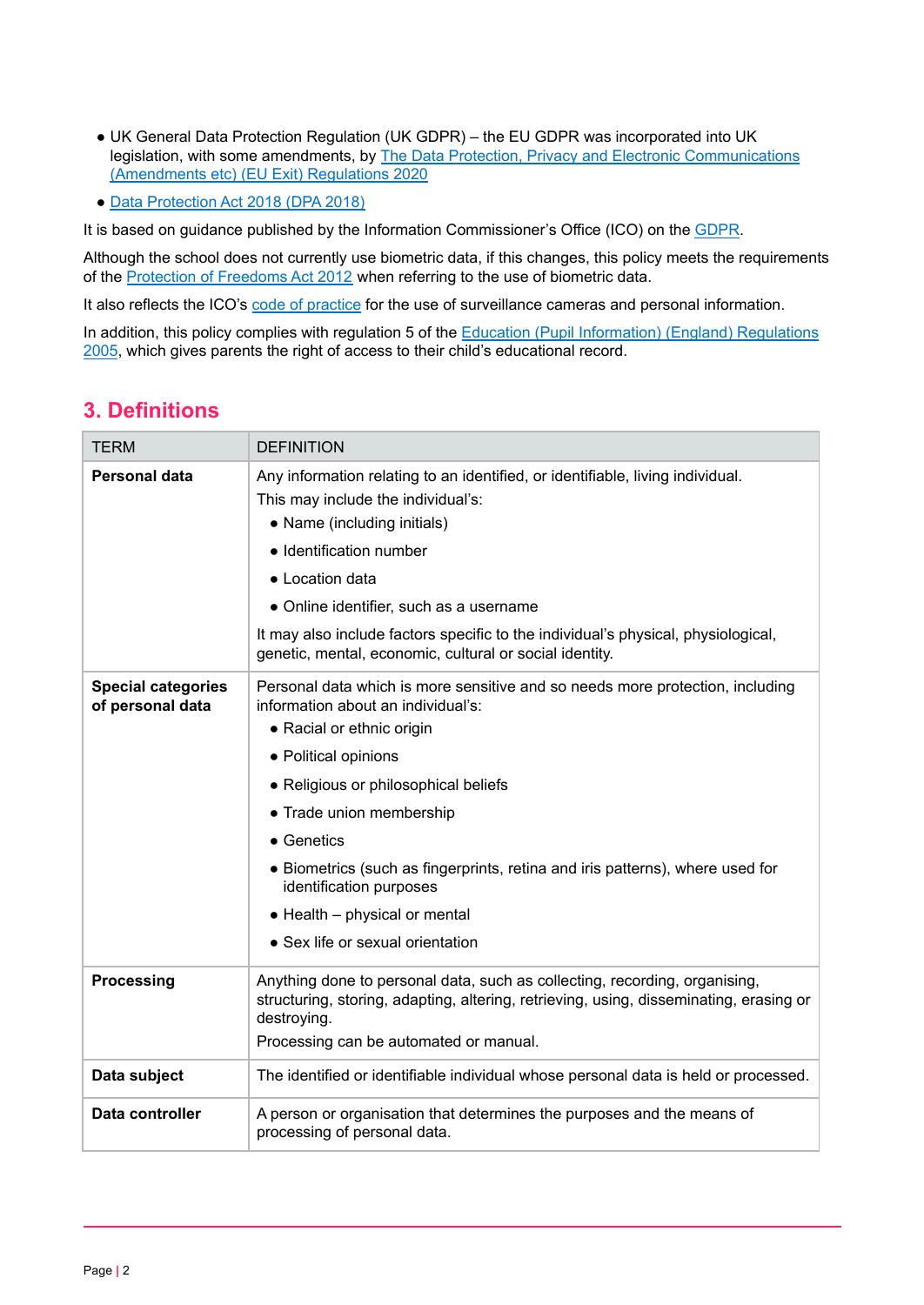| Data processor | A person or other body, other than an employee of the data controller, who<br>processes personal data on behalf of the data controller. |
|----------------|-----------------------------------------------------------------------------------------------------------------------------------------|
| Personal data  | A breach of security leading to the accidental or unlawful destruction, loss,                                                           |
| breach         | alteration, unauthorised disclosure of, or access to, personal data.                                                                    |

## <span id="page-2-0"></span>**4. The data controller**

Our school processes personal data relating to parents, pupils, staff, governors, visitors and others, and therefore is a data controller.

<span id="page-2-1"></span>The school is registered with the ICO, as legally required.

## **5. Roles and responsibilities**

This policy applies to **all staff** employed by our school, and to external organisations or individuals working on our behalf. Staff who do not comply with this policy may face disciplinary action.

### **5.1 Governing Body**

The governing body has overall responsibility for ensuring that our school complies with all relevant data protection obligations. This responsibility is delegated to the General Management Committee.

### **5.2 Data protection officer (external)**

The data protection officer (DPO) is responsible for overseeing the implementation of this policy, monitoring our compliance with, and advising on, data protection law.

Our DPO is Sally Cort at Herts for Learning Ltd and is contactable via gdpr@hertsforlearning.co.uk.

#### **5.3 Data Protection Lead (in school)**

The Business Manager and Network Manager are the Data Protection Leads at the school. They manage data protection on a day to day basis, including training, subject access requests, writing policies and procedures relating to data protection and investigating data breaches. They would also liaise with the DPO for advice and to report data breaches.

They will provide reports of their activities directly to the governing body and, where relevant, report to the governing body their advice and recommendations on school data protection issues.

The Data Protection Leads are the first point of contact for individuals whose data the school processes, and for the ICO (who would also contact the DPO).

### **5.4 Principal**

The Principal acts as the representative of the data controller on a day-to-day basis.

#### **5.5 All staff**

Staff are responsible for:

- Collecting, storing and processing any personal data in accordance with this policy
- Informing the school of any changes to their personal data, such as a change of address
- Contacting the school's data protection leads in the following circumstances:
	- With any questions about the operation of this policy, data protection law, retaining personal data or keeping personal data secure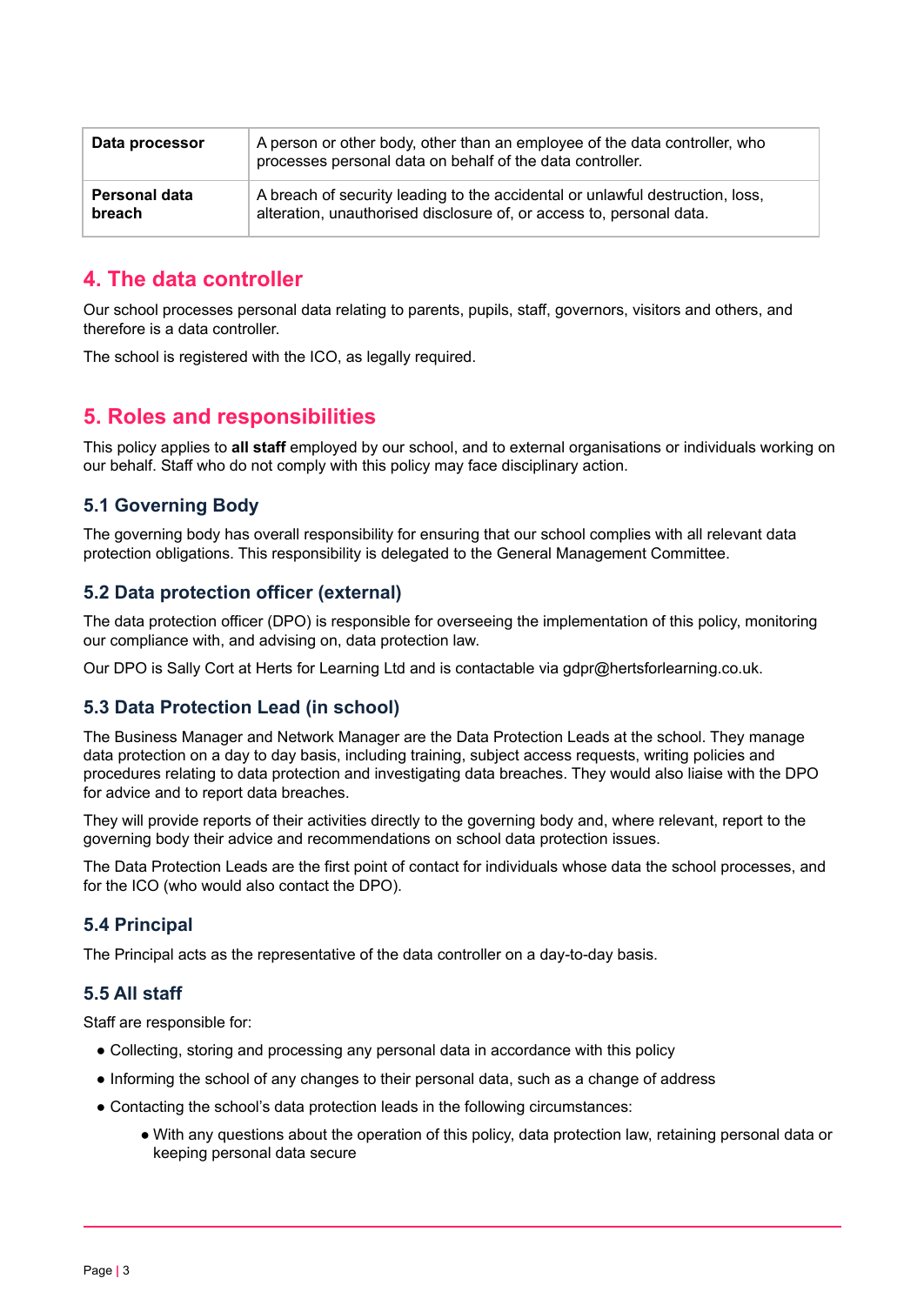- If they have any concerns that this policy is not being followed
- If they are unsure whether or not they have a lawful basis to use personal data in a particular way
- If they need to rely on or capture consent, draft a privacy notice, deal with data protection rights invoked by an individual, or transfer personal data outside the UK
- If there has been a data breach
- Whenever they are engaging in a new activity that may affect the privacy rights of individuals
- If they need help with any contracts or sharing personal data with third parties

### <span id="page-3-0"></span>**6. Data protection principles**

The UK GDPR is based on data protection principles that our school must comply with.

The principles say that personal data must be:

- Processed lawfully, fairly and in a transparent manner
- Collected for specified, explicit and legitimate purposes
- Adequate, relevant and limited to what is necessary to fulfil the purposes for which it is processed
- Accurate and, where necessary, kept up to date
- Kept for no longer than is necessary for the purposes for which it is processed
- Processed in a way that ensures it is appropriately secure

<span id="page-3-1"></span>This policy sets out how the school aims to comply with these principles.

## **7. Collecting personal data**

#### **7.1 Lawfulness, fairness and transparency**

We will only process personal data where we have one of 6 'lawful bases' (legal reasons) to do so under data protection law:

- The data needs to be processed so that the school can **fulfil a contract** with the individual, or the individual has asked the school to take specific steps before entering into a contract
- The data needs to be processed so that the school can **comply with a legal obligation**
- The data needs to be processed to ensure the **vital interests** of the individual or another person i.e. to protect someone's life
- The data needs to be processed so that the school, as a public authority, can **perform a task in the public interest or exercise its official authority**
- The data needs to be processed for the **legitimate interests** of the school (where the processing is not for any tasks the school performs as a public authority) or a third party, provided the individual's rights and freedoms are not overridden
- The individual (or their parent/carer when appropriate in the case of a pupil) has freely given clear **consent**

For special categories of personal data, we will also meet one of the special category conditions for processing under data protection law:

● The individual (or their parent/carer when appropriate in the case of a pupil) has given **explicit consent**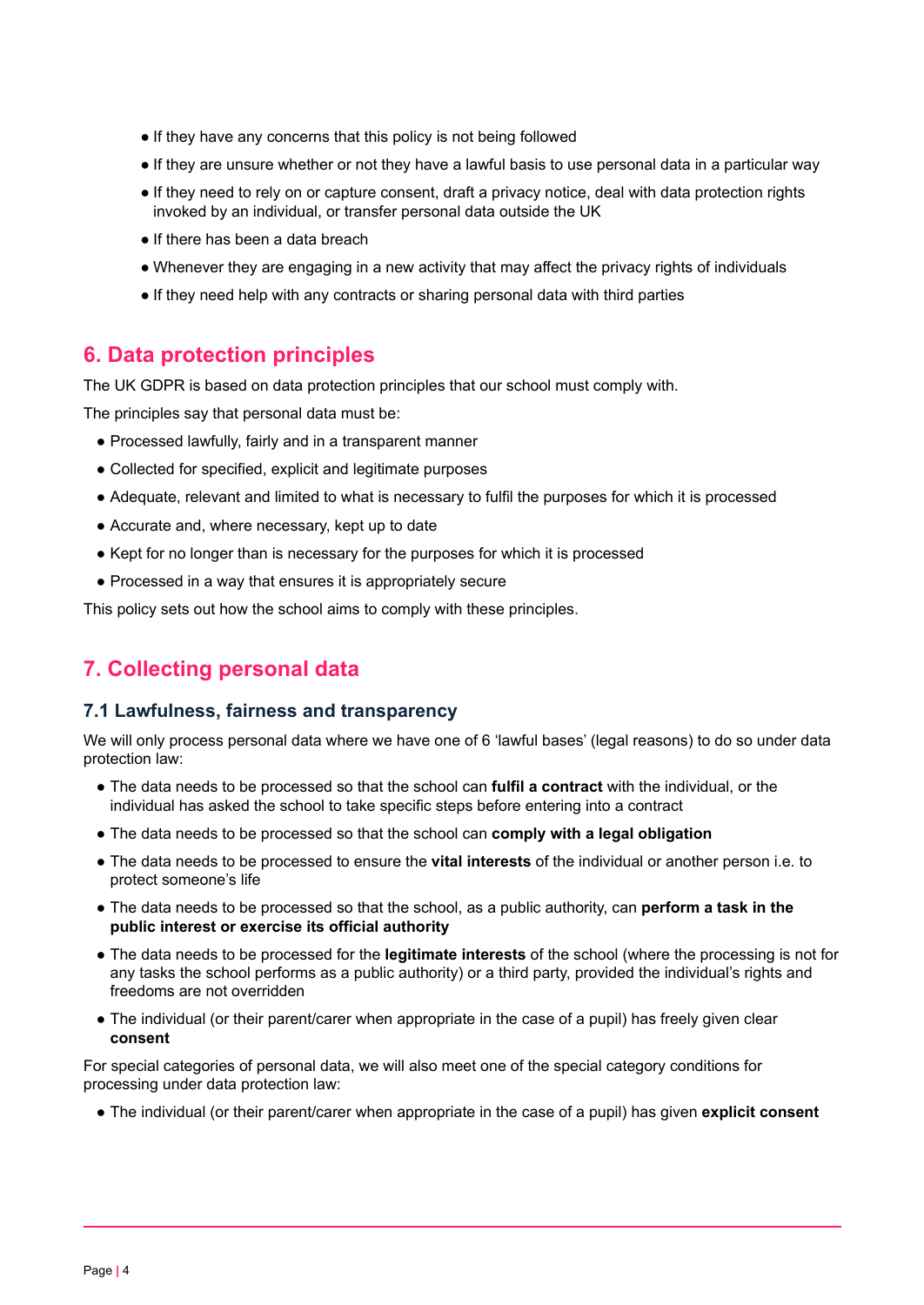- The data needs to be processed to perform or exercise obligations or rights in relation to **employment, social security or social protection law**
- The data needs to be processed to ensure the **vital interests** of the individual or another person, where the individual is physically or legally incapable of giving consent
- The data has already been made **manifestly public** by the individual
- The data needs to be processed for the establishment, exercise or defence of **legal claims**
- The data needs to be processed for reasons of **substantial public interest** as defined in legislation
- The data needs to be processed for **health or social care purposes**, and the processing is done by, or under the direction of, a health or social work professional or by any other person obliged to confidentiality under law
- The data needs to be processed for **public health reasons**, and the processing is done by, or under the direction of, a health professional or by any other person obliged to confidentiality under law
- The data needs to be processed for **archiving purposes**, scientific or historical research purposes, or statistical purposes, and the processing is in the public interest

For criminal offence data, we will meet both a lawful basis and a condition set out under data protection law. Conditions include:

- The individual (or their parent/carer when appropriate in the case of a pupil) has given **consent**
- The data needs to be processed to ensure the **vital interests** of the individual or another person, where the individual is physically or legally incapable of giving consent
- The data has already been made **manifestly public** by the individual
- The data needs to be processed for or in connection with legal proceedings, to obtain legal advice, or for the establishment, exercise or defence of **legal rights**
- The data needs to be processed for reasons of **substantial public interest** as defined in legislation

Whenever we first collect personal data directly from individuals, we will provide them with the relevant information required by data protection law.

We will always consider the fairness of our data processing. We will ensure we do not handle personal data in ways that individuals would not reasonably expect, or use personal data in ways which have unjustified adverse effects on them.

#### **7.2 Limitation, minimisation and accuracy**

We will only collect personal data for specified, explicit and legitimate reasons. We will explain these reasons to the individuals when we first collect their data.

If we want to use personal data for reasons other than those given when we first obtained it, we will inform the individuals concerned before we do so, and seek consent where necessary.

Staff must only process personal data where it is necessary in order to do their jobs.

We will keep data accurate and, where necessary, up-to-date. Inaccurate data will be rectified or erased when appropriate.

In addition, when staff no longer need the personal data they hold, they must ensure it is deleted or anonymised. This will be done in accordance with the school's record retention schedule.

### <span id="page-4-0"></span>**8. Sharing personal data**

We will not normally share personal data with anyone else without consent, but there are certain circumstances where we may be required to do so. These include, but are not limited to, situations where: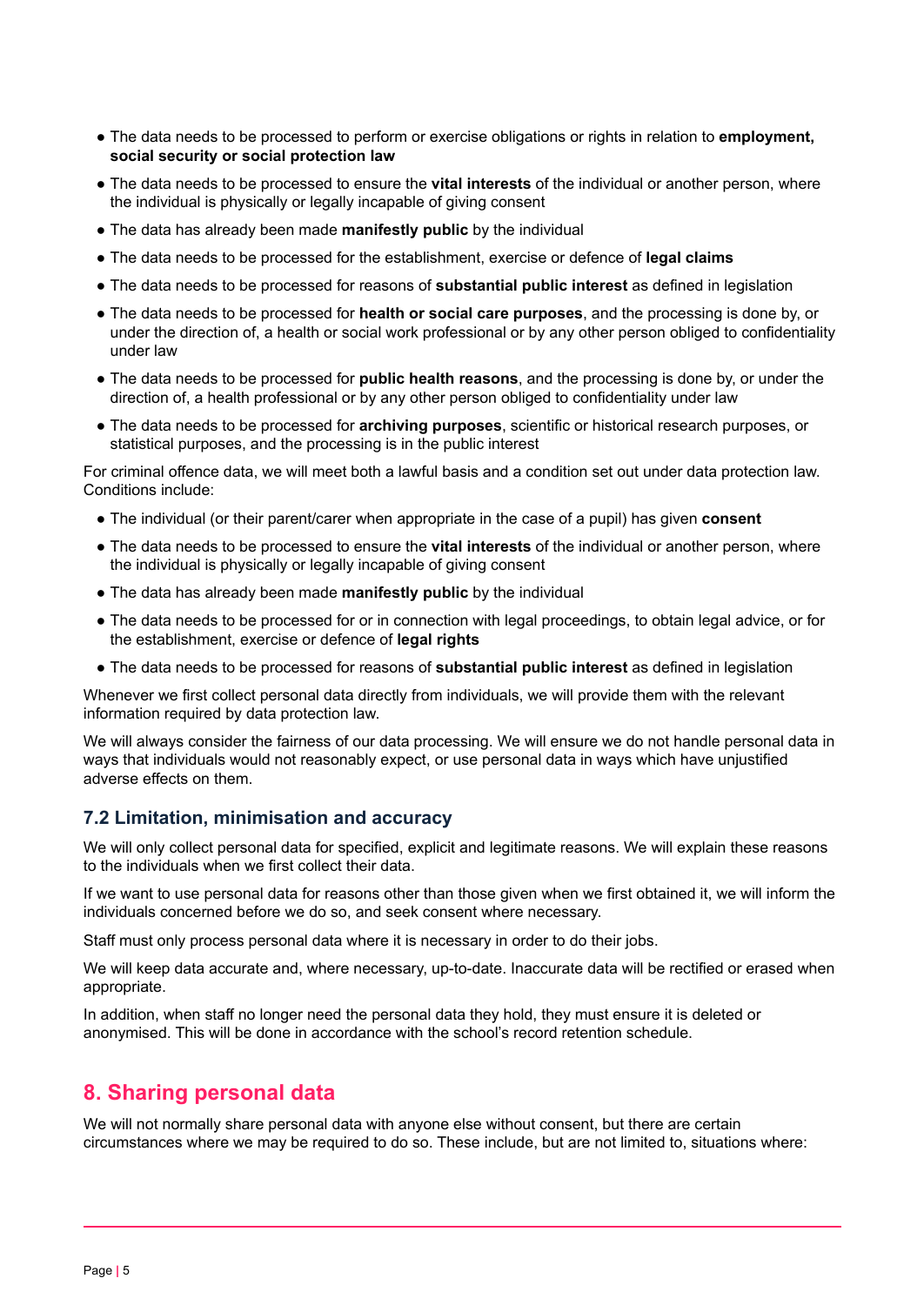- There is an issue with a pupil or parent/carer that puts the safety of our staff at risk
- We need to liaise with other agencies we will seek consent as necessary before doing this
- Our suppliers or contractors need data to enable us to provide services to our staff and pupils for example, IT companies. When doing this, we will:
	- Only appoint suppliers or contractors which can provide sufficient guarantees that they comply with UK data protection law
	- Establish a contract with the supplier or contractor to ensure the fair and lawful processing of any personal data we share
	- Only share data that the supplier or contractor needs to carry out their service

We will also share personal data with law enforcement and government bodies where we are legally required to do so.

We may also share personal data with emergency services and local authorities to help them to respond to an emergency situation that affects any of our pupils or staff.

<span id="page-5-0"></span>Where we transfer personal data internationally, we will do so in accordance with UK data protection law.

# **9. Subject access requests and other rights of individuals**

#### **9.1 Subject access requests**

Individuals have a right to make a 'subject access request' to gain access to personal information that the school holds about them. This includes:

- Confirmation that their personal data is being processed
- Access to a copy of the data
- The purposes of the data processing
- The categories of personal data concerned
- Who the data has been, or will be, shared with
- How long the data will be stored for, or if this isn't possible, the criteria used to determine this period
- Where relevant, the existence of the right to request rectification, erasure or restriction, or to object to such processing
- The right to lodge a complaint with the ICO or another supervisory authority
- The source of the data, if not the individual
- Whether any automated decision-making is being applied to their data, and what the significance and consequences of this might be for the individual
- The safeguards provided if the data is being transferred internationally

Subject access requests can be submitted in any form, but we may be able to respond to requests more quickly if they are made in writing and include:

- Name of individual
- Correspondence address
- Contact number and email address
- Details of the information requested

If staff receive a subject access request in any form they must immediately forward it to the Data Protection Leads.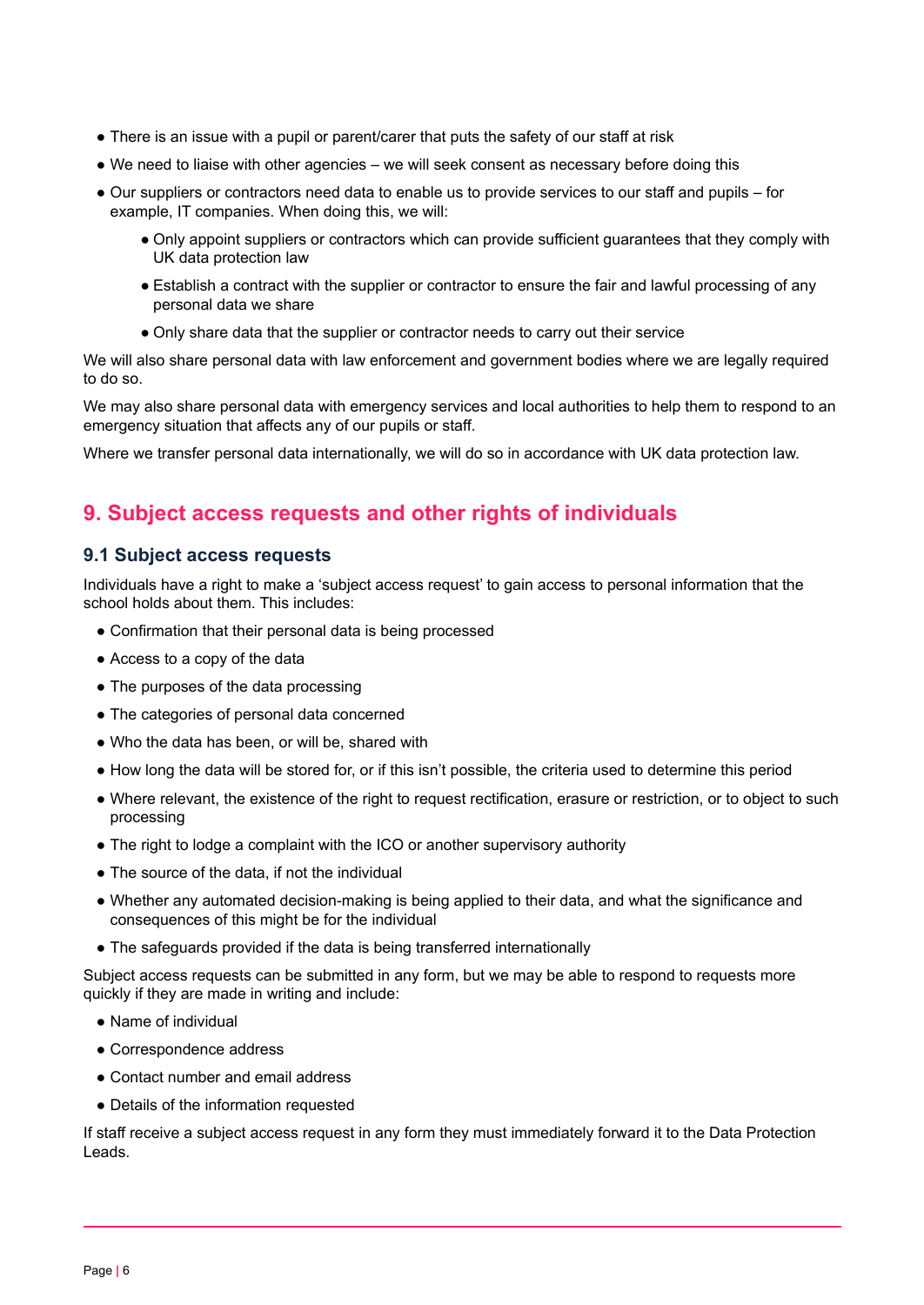### **9.2 Children and subject access requests**

Personal data about a child belongs to that child, and not the child's parents or carers. For a parent or carer to make a subject access request with respect to their child, the child must either be unable to understand their rights and the implications of a subject access request, or have given their consent. A pupil's ability to understand their rights will always be judged on a case-by-case basis.

#### **9.3 Responding to subject access requests**

When responding to requests, we:

- May ask the individual to provide 2 forms of identification
- May contact the individual via phone to confirm the request was made
- Will acknowledge the request without delay and within 1 month of receipt of the request (or receipt of the additional information needed to confirm identity, where relevant)
- Will provide the information free of charge unless the request is deemed manifestly unfounded or manifestly excessive (see below)
- May tell the individual we will comply within 3 months of receipt of the request, where a request is complex or numerous. We will inform the individual of this within 1 month, and explain why the extension is necessary

We may not disclose information for a variety of reasons, such as if it:

- Might cause serious harm to the physical or mental health of the pupil or another individual
- Would reveal that the child is being or has been abused, or is at risk of abuse, where the disclosure of that information would not be in the child's best interests
- Would include another person's personal data that we can't reasonably anonymise, and we don't have the other person's consent and it would be unreasonable to proceed without it
- Is part of certain sensitive documents, such as those related to crime, immigration, legal proceedings or legal professional privilege, management forecasts, negotiations, confidential references, or exam scripts

If the request is unfounded or excessive, we may refuse to act on it, or charge a reasonable fee to cover administrative costs. We will take into account whether the request is repetitive in nature when making this decision.

When we refuse a request, we will tell the individual why, and tell them they have the right to complain to the ICO or they can seek to enforce their subject access right through the courts.

### **9.4 Other data protection rights of the individual**

In addition to the right to make a subject access request (see above), and to receive information when we are collecting their data about how we use and process it (see section 7), individuals also have the right to:

- Withdraw their consent to processing at any time
- Ask us to rectify, erase or restrict processing of their personal data (in certain circumstances)
- Prevent use of their personal data for direct marketing
- Object to processing which has been justified on the basis of public interest, official authority or legitimate interests
- Challenge decisions based solely on automated decision making or profiling (i.e. making decisions or evaluating certain things about an individual based on their personal data with no human involvement)
- Be notified of a data breach (in certain circumstances)
- Make a complaint to the ICO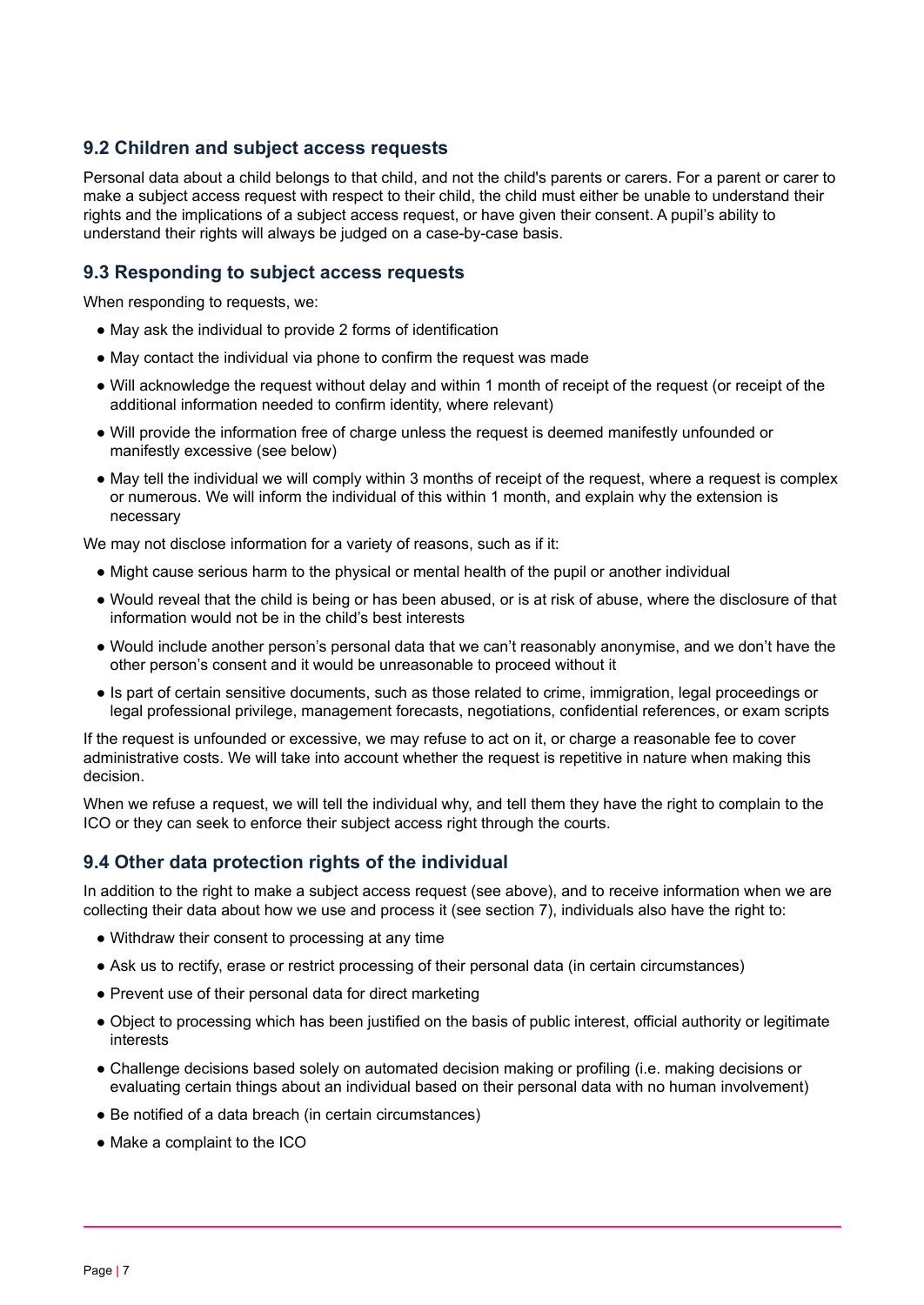● Ask for their personal data to be transferred to a third party in a structured, commonly used and machine-readable format (in certain circumstances)

Individuals should submit any request to exercise these rights to the Data Protection Leads. If staff receive such a request, they must immediately forward it to the Data Protection Leads.

## <span id="page-7-0"></span>**10. Parental requests to see the educational record**

Parents, or those with parental responsibility, have a legal right to free access to their child's educational record (which includes most information about a pupil) within 15 school days of receipt of a written request.

If the request is for a copy of the educational record, the school may charge a fee to cover the cost of supplying it.

This right applies as long as the pupil concerned is aged under 18.

There are certain circumstances in which this right can be denied, such as if releasing the information might cause serious harm to the physical or mental health of the pupil or another individual, or if it would mean releasing exam marks before they are officially announced.

## <span id="page-7-1"></span>**11. Biometric recognition systems**

If we were to use pupils' biometric data as part of an automated biometric recognition system (for example, pupils use finger prints to receive school dinners instead of paying with cash) we will comply with the requirements of the Protection of [Freedoms](https://www.legislation.gov.uk/ukpga/2012/9/section/26) Act 2012.

Parents/carers will be notified before any biometric recognition system is put in place or before their child first takes part in it. The school will get written consent from at least one parent or carer before we take any biometric data from their child and first process it.

Parents/carers and pupils have the right to choose not to use the school's biometric system(s). We will provide alternative means of accessing the relevant services for those pupils.

Parents/carers and pupils can withdraw consent, at any time, and we will make sure that any relevant data already captured is deleted.

As required by law, if a pupil refuses to participate in, or continue to participate in, the processing of their biometric data, we will not process that data irrespective of any consent given by the pupil's parent(s)/carer(s).

If staff members or other adults were to use the school's biometric system(s), we will also obtain their consent before they first take part in it, and provide alternative means of accessing the relevant service if they object. Staff and other adults can also withdraw consent at any time, and the school will delete any relevant data already captured.

# <span id="page-7-2"></span>**12. CCTV**

We use CCTV in various locations around the school site to ensure it remains safe. We will adhere to the ICO's code of [practice](https://ico.org.uk/media/for-organisations/documents/1542/cctv-code-of-practice.pdf) for the use of CCTV.

We do not need to ask individuals' permission to use CCTV, but we make it clear where individuals are being recorded. Security cameras are clearly visible and accompanied by prominent signs explaining that CCTV is in use.

Any enquiries about the CCTV system should be directed to the Network Manager – Ian Hall – [ian.hall@ivelvalley.beds.sch.uk](mailto:ian.hall@ivelvalley.beds.sch.uk)

## <span id="page-7-3"></span>**13. Photographs and videos**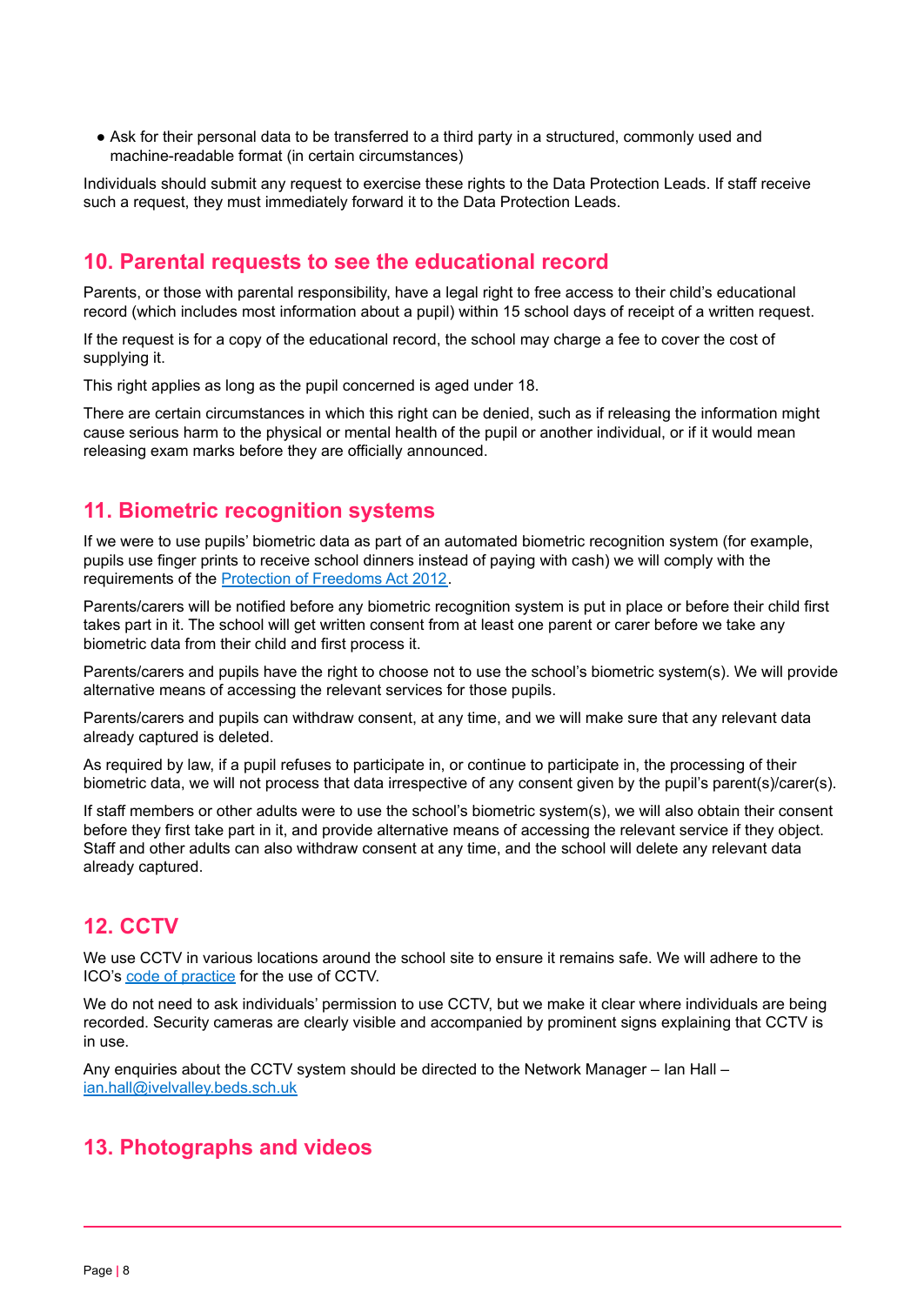As part of our school activities, we may take photographs and record images of individuals within our school.

We will obtain written consent from parents/carers and, where appropriate the pupils, for photographs and videos to be taken of their child for communication, marketing and promotional materials. We will clearly explain how the photograph and/or video will be used to both the parent/carer and, if appropriate, the pupil.

Any photographs and videos taken by parents/carers at school events for their own personal use are not covered by data protection legislation. However, we will ask that photos or videos with other pupils are not shared publicly on social media for safeguarding reasons, unless all the relevant parents/carers (or pupils where appropriate) have agreed to this.

Where the school takes photographs and videos, uses may include:

- Within school on notice boards and in school magazines, brochures, newsletters, etc.
- For education records including Evidence for Learning
- For sharing with parents/carers e.g. on DoJo
- Outside of school by external agencies such as the school photographer, newspapers, campaigns
- Online on our school website or social media pages

Consent can be refused or withdrawn at any time. If consent is withdrawn, we will delete the photograph or video and not distribute it further.

When using photographs and videos in this way we will not accompany them with any other personal information about the child, to ensure they cannot be identified.

## <span id="page-8-0"></span>**14. Data protection by design and default**

We will put measures in place to show that we have integrated data protection into all of our data processing activities, including:

- Appointing a suitably qualified DPO, and ensuring they have the necessary resources to fulfil their duties and maintain their expert knowledge
- Only processing personal data that is necessary for each specific purpose of processing, and always in line with the data protection principles set out in relevant data protection law (see section 6)
- Completing data protection impact assessments where the school's processing of personal data presents a high risk to rights and freedoms of individuals, and when introducing new technologies (the DPO will advise on this process)
- Integrating data protection into internal documents including this policy, any related policies and privacy notices
- Regularly training members of staff on data protection law, this policy, any related policies and any other data protection matters; we will also keep a record of attendance
- Regularly conducting reviews and audits to test our privacy measures and make sure we are compliant
- Appropriate safeguards being put in place if we transfer any personal data outside of the UK, where different data protection laws may apply
- Maintaining records of our processing activities, including:
	- For the benefit of data subjects, making available the name and contact details of our school and DPO and all information we are required to share about how we use and process their personal data (via our privacy notices)
	- For all personal data that we hold, maintaining an internal record of the type of data, type of data subject, how and why we are using the data, any third-party recipients, any transfers outside of the UK and the safeguards for those, retention periods and how we are keeping the data secure.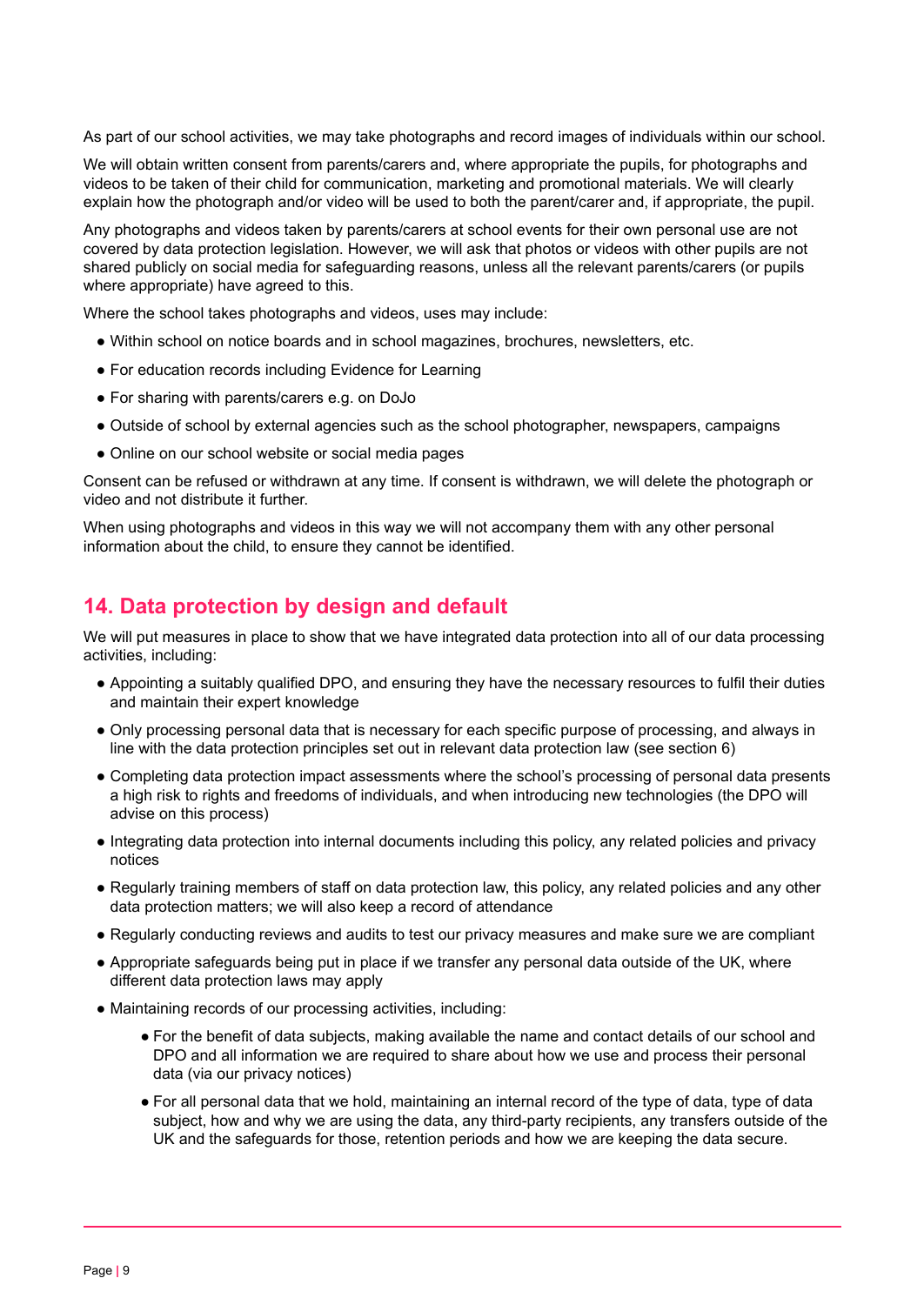# <span id="page-9-0"></span>**15. Data security and storage of records**

We will protect personal data and keep it safe from unauthorised or unlawful access, alteration, processing or disclosure, and against accidental or unlawful loss, destruction or damage.

Staff should all sign the Data Protection and Use of IT Agreement annually.

In particular:

- Paper-based records and portable electronic devices, such as laptops and hard drives that contain personal data, are kept under lock and key when not in use
- Papers containing confidential personal data must not be left on office and classroom desks, on staffroom tables, or left anywhere else where there is general access
- Where personal information needs to be taken off site, staff must sign it in and out from the school office
- Passwords must be used to access school computers, laptops and other electronic devices. Staff and pupils are reminded that they should not reuse passwords from other sites
- Encryption software may be used to protect all portable devices and removable media, such as laptops and USB devices
- Staff, pupils or governors who store personal information on their personal devices are expected to follow the same security procedures as for school-owned equipment
- Where we need to share personal data with a third party, we carry out due diligence and take reasonable steps to ensure it is stored securely and adequately protected (see section 8)

## <span id="page-9-1"></span>**16. Disposal of records**

Personal data that is no longer needed will be disposed of securely. Personal data that has become inaccurate or out of date will also be disposed of securely, where we cannot or do not need to rectify or update it.

For example, we will shred or incinerate paper-based records, and overwrite or delete electronic files. We may also use a third party to safely dispose of records on the school's behalf. If we do so, we will require the third party to provide sufficient guarantees that it complies with data protection law.

## <span id="page-9-2"></span>**17. Personal data breaches**

The school will make all reasonable endeavours to ensure that there are no personal data breaches.

In the unlikely event of a suspected data breach, we will follow the procedure set out in appendix 1.

When appropriate, we will report the data breach to the ICO within 72 hours after becoming aware of it. Such breaches in a school context may include, but are not limited to:

- A non-anonymised dataset being published on the school website which shows the exam results of pupils eligible for the pupil premium
- Safeguarding information being made available to an unauthorised person
- <span id="page-9-3"></span>• The theft of a school laptop containing non-encrypted personal data about pupils

## **18. Training**

All staff and governors are provided with data protection training as part of their induction process. All staff must also undertake annual refresher training.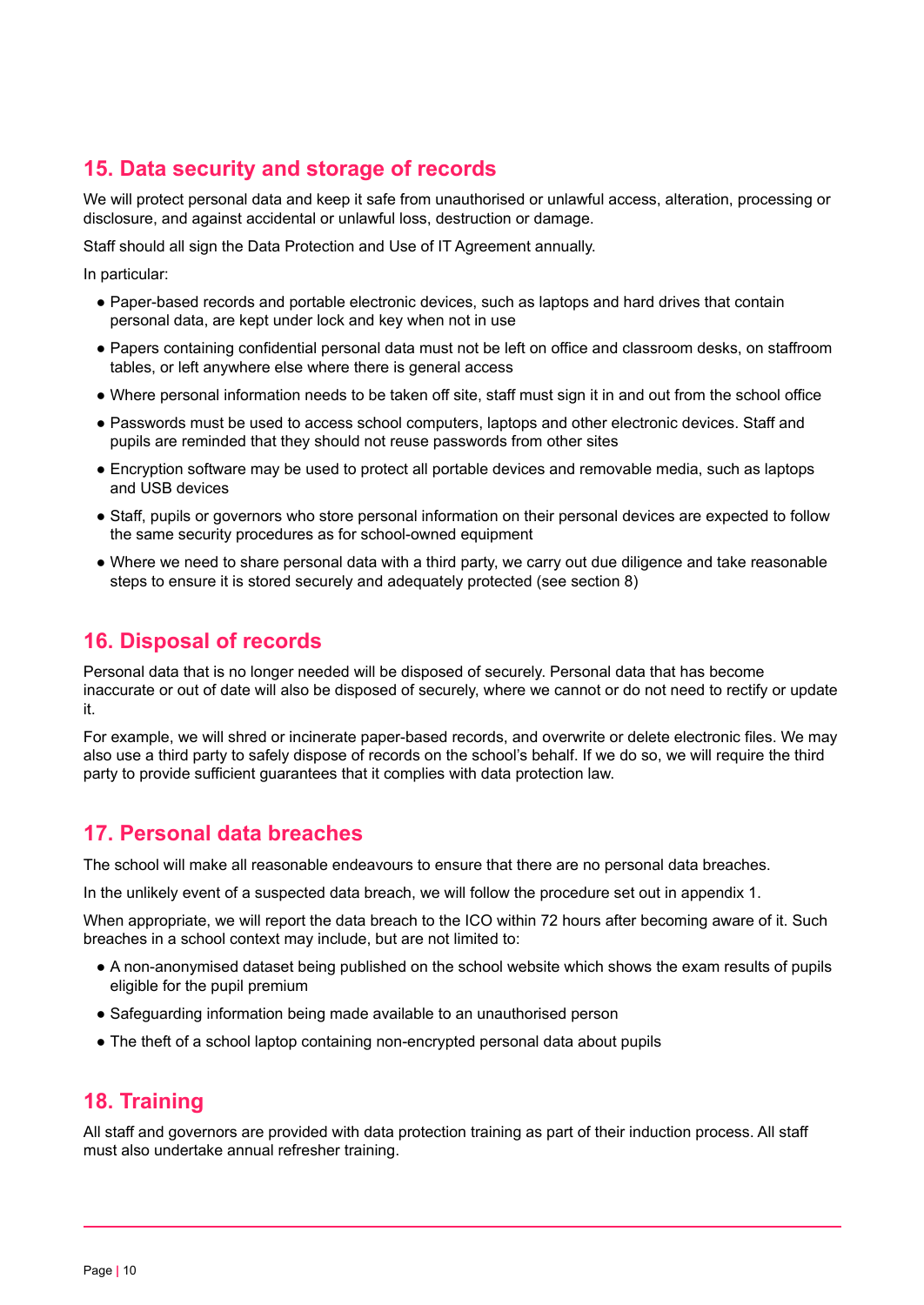Data protection will also form part of continuing professional development, where changes to legislation, guidance or the school's processes make it necessary.

# <span id="page-10-0"></span>**19. Monitoring arrangements**

The Data Protection Leads are responsible for monitoring and reviewing this policy.

This policy will be reviewed annually and approved by the General Management Committee of the Governing Body.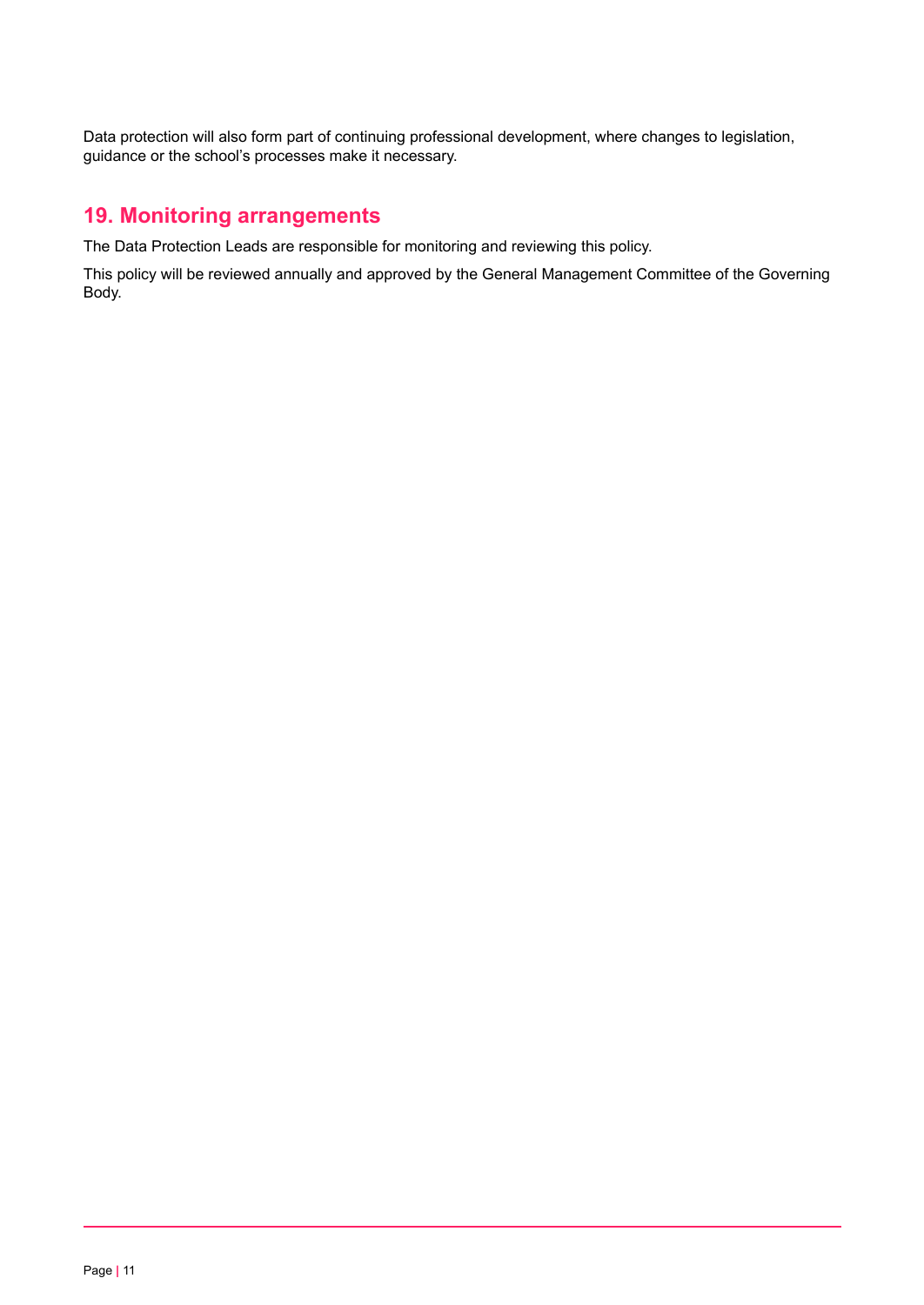### <span id="page-11-0"></span>**Appendix 1: Personal data breach procedure**

This procedure is based on guidance on personal data [breaches](https://ico.org.uk/for-organisations/guide-to-the-general-data-protection-regulation-gdpr/personal-data-breaches/) produced by the Information Commissioner's Office (ICO).

- On finding or causing a breach, or potential breach, the staff member, governor or data processor must immediately follow the schools Data Breach Procedure available on our intranet and notify the Data Protection Leads by email, providing as much detail as possible about the incident.
- The Data Protection Leads will investigate the report, and determine whether a breach has occurred. To decide, the Data Protection Leads will consider whether personal data has been accidentally or unlawfully:
	- Lost
	- Stolen
	- Destroyed
	- Altered
	- Disclosed or made available where it should not have been
	- Made available to unauthorised people
- Staff and governors will cooperate with the investigation (including allowing access to information and responding to questions). The investigation will not be treated as a disciplinary investigation
- If a breach has occurred or it is considered to be likely that is the case, the Data Protection Leads will alert the DPO, Principal and the chair of governors
- The Data Protection Leads will make all reasonable efforts to contain and minimise the impact of the breach. Relevant staff members or data processors should help the Data Protection Leads with this where necessary, and the Data Protection Leads should take external advice when required (e.g. from the DPO, IT providers). (See the actions relevant to specific data types at the end of this procedure)
- The Data Protection Leads and DPO will assess the potential consequences (based on how serious they are and how likely they are to happen) before and after the implementation of steps to mitigate the consequences
- The DPO will work out whether the breach must be reported to the ICO and the individuals affected using the ICO's [self-assessment](https://ico.org.uk/for-organisations/report-a-breach/personal-data-breach-assessment/) tool
- The Data Protection Leads will document the decisions (either way), in case the decisions are challenged at a later date by the ICO or an individual affected by the breach. Documented decisions are stored in the GDPR folder on Google Drive.
- Where the ICO must be notified, the DPO will do this via the 'report a [breach'](https://ico.org.uk/for-organisations/report-a-breach/) page of the ICO website, or through its breach report line (0303 123 1113), within 72 hours of the school's awareness of the breach. As required, the DPO will set out:
	- A description of the nature of the personal data breach including, where possible:
		- o The categories and approximate number of individuals concerned
		- o The categories and approximate number of personal data records concerned
	- The name and contact details of the DPO
	- A description of the likely consequences of the personal data breach
	- A description of the measures that have been, or will be taken, to deal with the breach and mitigate any possible adverse effects on the individual(s) concerned
- If all the above details are not yet known, the DPO will report as much as they can within 72 hours of the school's awareness of the breach. The report will explain that there is a delay, the reasons why, and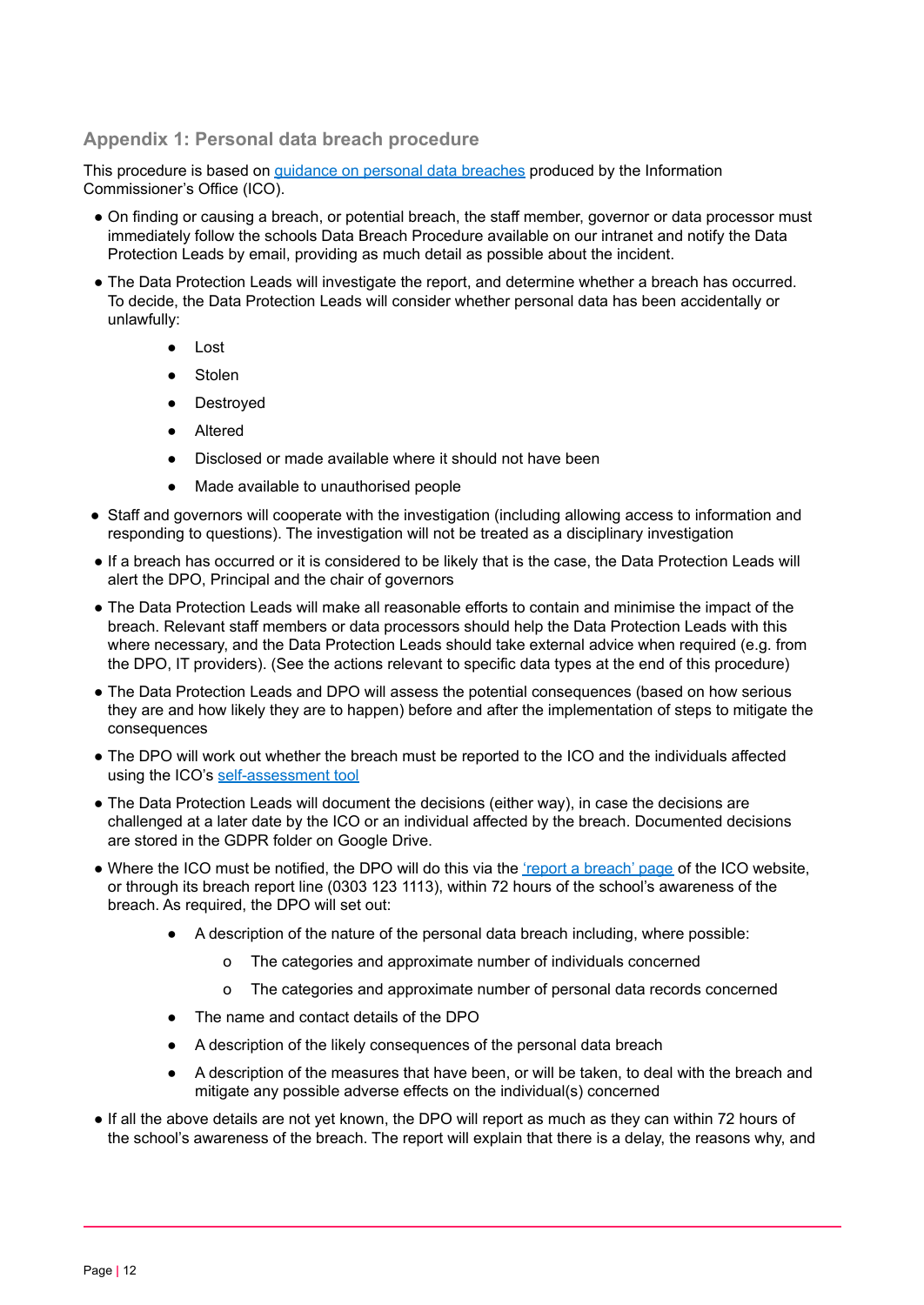when the DPO expects to have further information. The DPO will submit the remaining information as soon as possible

- Where the school is required to communicate with individuals whose personal data has been breached, the DPO or Data Protection Leads will tell them in writing. This notification will set out:
	- A description, in clear and plain language, of the nature of the personal data breach
	- The name and contact details of the DPO
	- A description of the likely consequences of the personal data breach
	- A description of the measures that have been, or will be, taken to deal with the data breach and mitigate any possible adverse effects on the individual(s) concerned
- The DPO and Data Protection Leads will consider, in light of the investigation and any engagement with affected individuals, whether to notify any relevant third parties who can help mitigate the loss to individuals – for example, the police, insurers, banks or credit card companies
- The Data Protection Leads will document each breach, irrespective of whether it is reported to the ICO. For each breach, this record will include the:
	- **Facts and cause**
	- **Effects**
	- Action taken to contain it and ensure it does not happen again (such as establishing more robust processes or providing further training for individuals)

Records of all breaches will be stored in the GDPR folder on Google Drive.

- The Data Protection Leads and Principal will meet to review what happened and how it can be stopped from happening again. This meeting will happen as soon as reasonably possible
- The Data Protection Leads and Principal will meet regularly to assess recorded data breaches and identify any trends or patterns requiring action by the school to reduce risks of future breaches

#### **Actions to minimise the impact of data breaches**

We set out below the steps we might take to try and mitigate the impact of different types of data breach if they were to occur, focusing especially on breaches involving particularly risky or sensitive information. We will review the effectiveness of these actions and amend them as necessary after any data breach.

For example:

#### **Sensitive information being disclosed via email to unauthorized individuals (including safeguarding records)**

- The sender must attempt to recall the email as soon as they become aware of the error
- Members of staff who receive personal data sent in error must alert the sender and the Data Protection Leads as soon as they become aware of the error

If the sender is unavailable or cannot recall the email for any reason, the Data Protection Leads will ask the Network Manager to attempt to recall it from external recipients and remove it from the school's email system (retaining a copy if required as evidence)

● In any cases where the recall is unsuccessful or cannot be confirmed as successful, the member of staff and/or Data Protection Leads will consider whether it's appropriate to contact the relevant unauthorised individuals who received the email, explain that the information was sent in error, and request that those individuals delete the information and do not share, publish, save or replicate it in any way